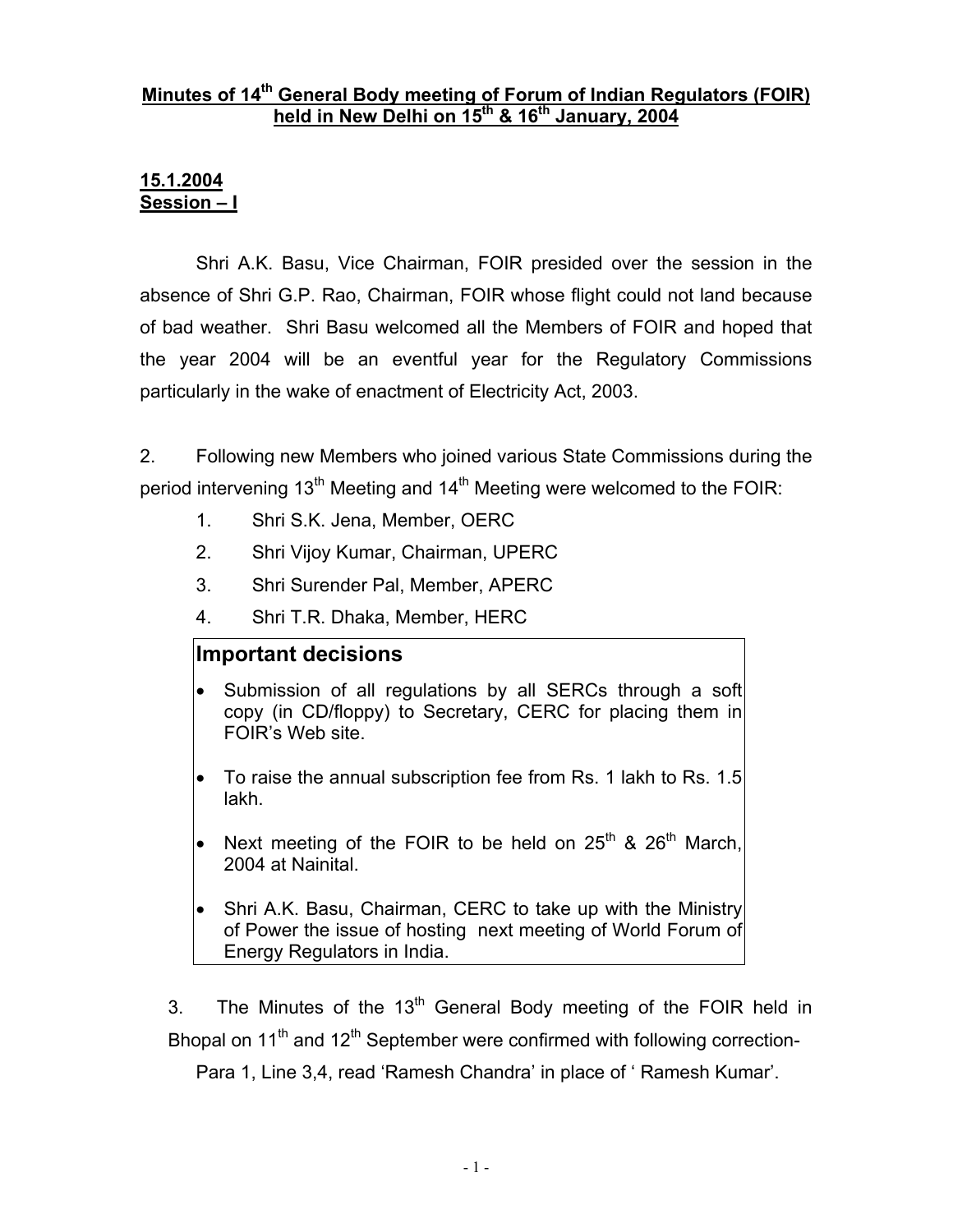4. Shri A.K. Basu, Chairman requested the Members to share the experiences of their respective Commissions with the other Members of the FOIR. Following Members of FOIR narrated their experiences:

I. Shri M.K.G. Pillai, Chairman, Kerala ERC informed that recently they have passed their first Tariff Order. He informed that Government of Kerala has committed payment of subsidies of Rs. 375 crores to the State Electricity Board. The entire gap in the ARR was filled and therefore no tariff increase was necessary for any category of consumers. He stated that as the cost of service to different categories of consumers was yet to be estimated in Kerala, the exercise of rationalisation of tariff also could not be undertaken.

He, further, mentioned that recently KERC has allowed Open Access to one of their industrial consumer namely INDALCO (an Aluminum producing unit) which became sick because of high cost of power. KERC has allowed INDALCO to buy power directly from PTC fixing transmission charge of 10 paise per kWh and loss of 3% and surcharge of 25 paise per kWh. He explained that this order was issued in exceptional circumstances as industry was closed and could be revived only by way of reduction in cost of power to them.

II. Shri S.K.F. Kujur, Chairman, Jharkhand Electricity Regulatory Commission informed the highlights of the first tariff order issued by the Commission recently. He informed that the Commission has reduced industrial and commercial tariff by 7% and 6% respectively. The domestic consumers will now pay 6% higher tariff. The number of slabs have also been reduced. The Government of Jharkhand has agreed to provide Rs. 40 crores as subsidy for domestic and rural consumers for the next year. The Commission has directed Jharkhand State Electricity Board to reduce T&D losses from 47% to 38%. He also informed the Forum that in

 $-2-$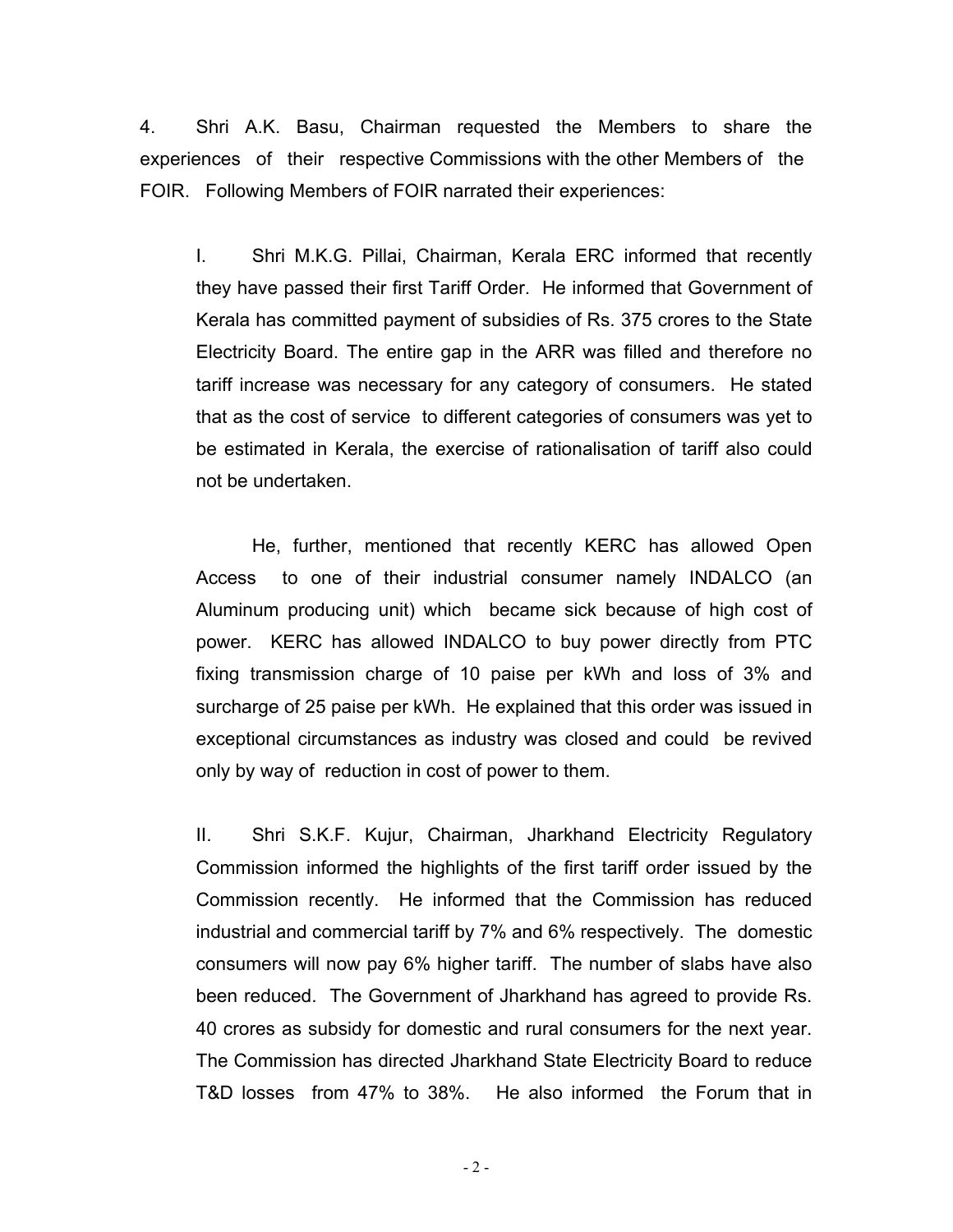Jamshedpur area where TATA is the licensee, the loss has been reduced from 63% to 26% in a very short period.

III. Shri Pramod Deo, Member, MERC informed the Forum that MERC is currently engaged in the issues of parallel licence, open access and dispute between TATA and BSES as also between DPC and MSEB. He explained that in recent tariff order for MSEB the cross subsidy has been eliminated except for the LT industries. The Commission has also ordered that no merit order would be applicable to the wind generation.

IV. Shri S.S. Gupta, Chairman, HPERC informed the Forum that the HPSEB had entered into supplementary PPAs with a number of private generating companies on the eve of last elections to the State Assembly. The State Commission has quashed all these PPAs as they were signed without taking approval of the Commission. He further narrated the difficulties he faced from the Government in the matter of availability of staff and other facilities to make Commission fully functional. He further informed that no tariff petition has been filed by HPSEB for the last three years and Commission could not do anything unless a petition was filed before it. He also informed that the utilities have not complied with large number of orders/directives of the Commission and when the Commission attempted to enforce its directions by way of imposing penalties, the utilities filed appeals in the superior Courts and obtained stay orders.

V. Shri Philipose Mathai, Chairman, KERC informed the Forum the situation prevailing in Karnataka in the wake of issue of number of policy directives by the State Government to the Commission. He expressed his concern about the misuse of powers of policy directive to the extent not permitted by the spirit of legislation. He informed that State Government have issued policy directive changing the orders of the Commission on tariff matters. In one of the policy directive, the IT consumers have been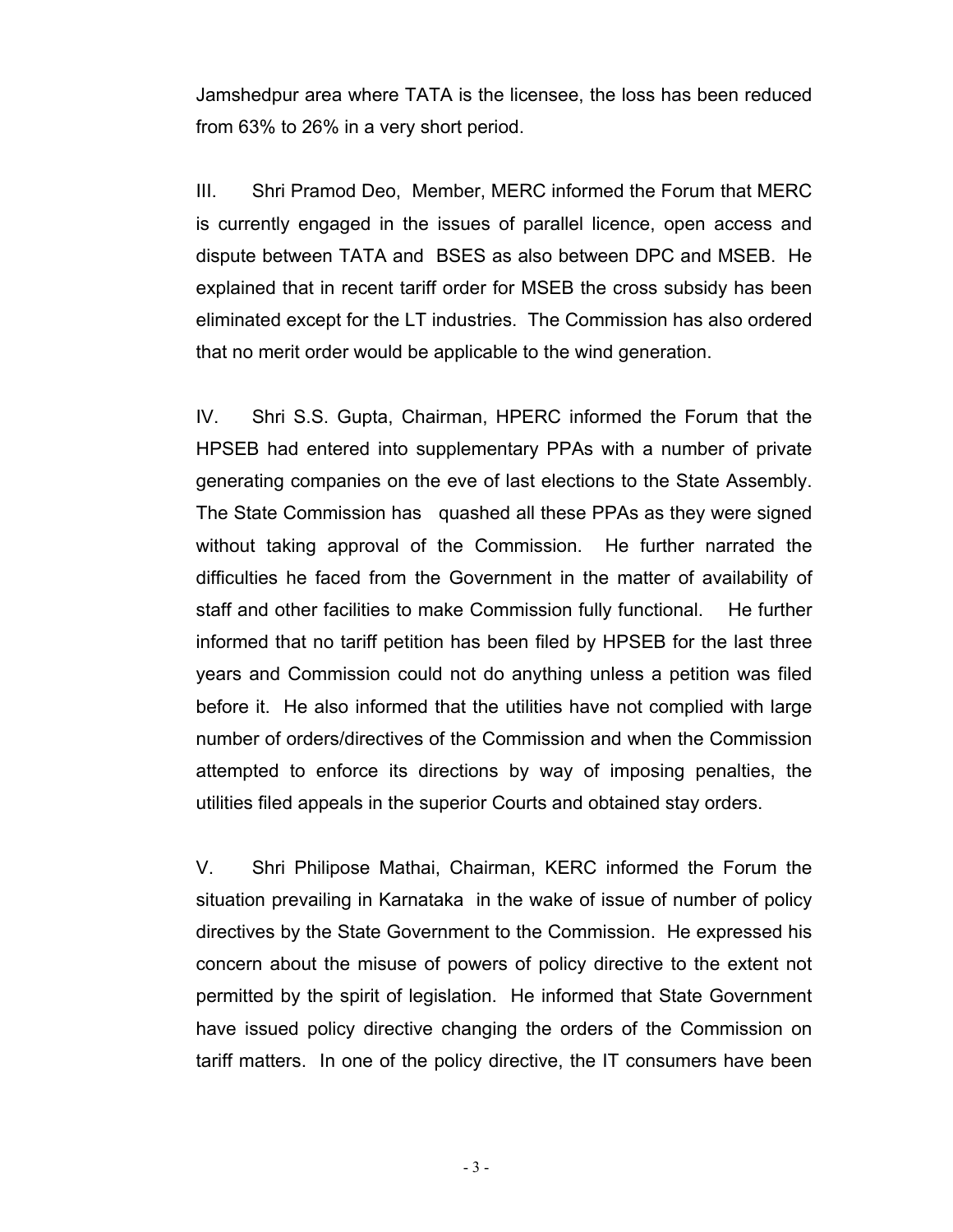re-classified as commercial consumers (from the category of industrial consumers).

He further stated that functioning of the Commission in these circumstances was becoming extremely difficult and he is quite at loss what to do.

VI. Shri N. Barua, Chairman, Assam ERC informed that though the State Government is not interfering with the functioning of the Commission but it is total indifference of the Government towards making available the staff and other facilities so as to make the Commission functional. Despite serious constraints on the resources, the Commission has been able to issue the first tariff order in March, 2003 and the second tariff petition filed by ASEB is pending before it. The Commission has also issued guidelines on redressal of grievances of consumers.

VII. Shri D.C. Sahoo, Chairman, OERC informed the Forum that the last tariff order of June 2003 has been set aside by the High Court and there is also one Contempt of Court petition pending in the High Court against the Commission.

VIII. Shri Arun Kumar, Chairman, RERC stated that there are four important players in the Power Sector Reforms namely Government, Regulatory Commissions, utilities and consumers. He cautioned that the State Commissions should not think that they are the sole players and it is entirely their responsibility to reform the sector. The co-operation of the Government in running of the Commission as well as implementing the Power Sector Reforms is of immense importance. He stated that he did not have any problem with previous Government as well as the present Government in Rajasthan and the utilities are also co-operating with the Commission.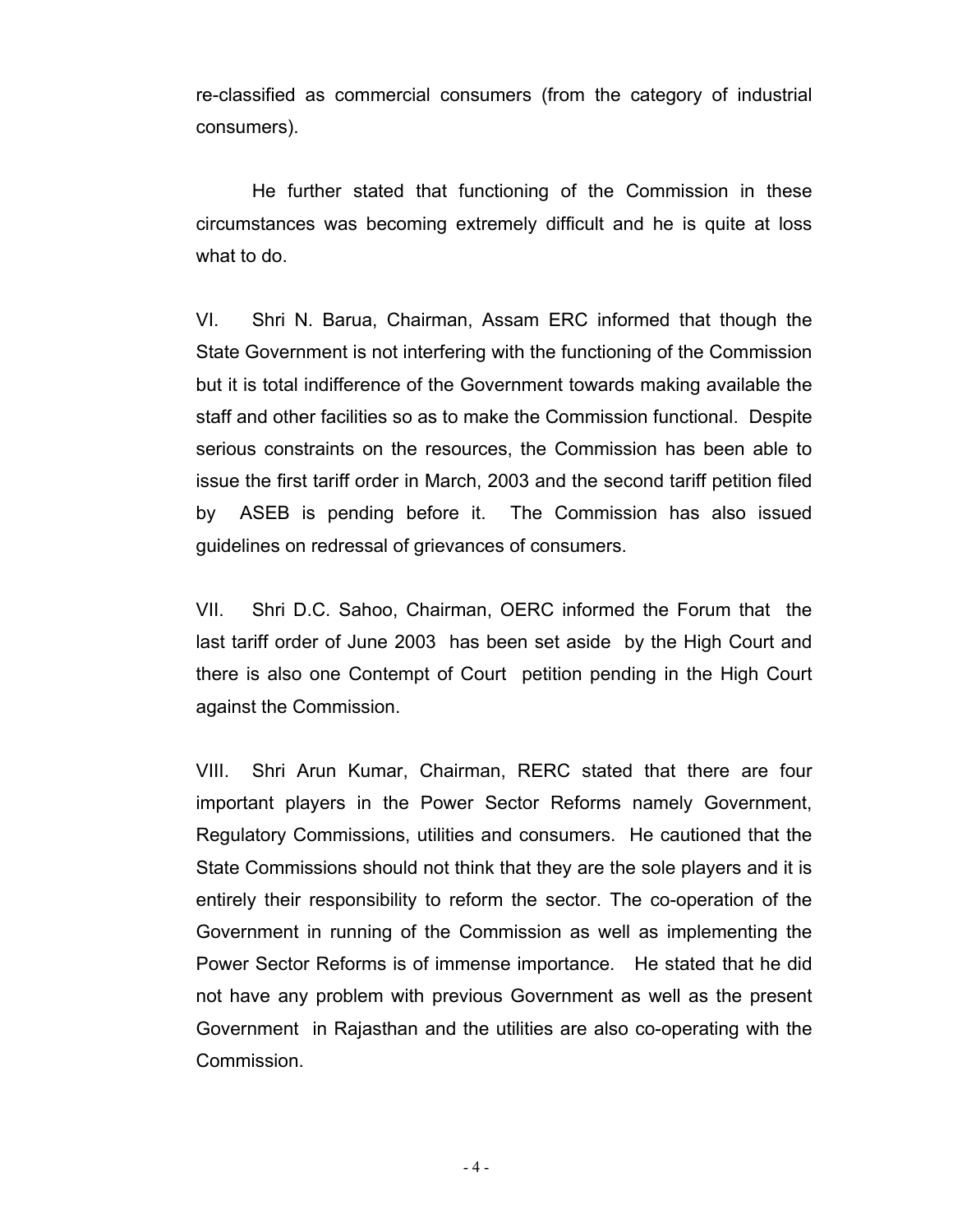IX. Shri L.S. Deol, Member, PERC stated that in its tariff order in September, 2002 tariff was imposed on agriculture consumption. The State Government issued advertisements in newspapers criticising the State Commission alleging links with the political party which was running the previous Government. He further stated that the imposition of agriculture tariff was done with full knowledge of the State Government as the Commission had asked the State Government to intimate the amount of subsidies they would like to provide to subsidise the agricultural consumption, If the Government so desired. After receiving the reply from the Government, the Commission had fixed tariff of Rs. 0.57 per kWh with subsidy . He also informed that Shri S.K. Sharma, Member of the Commission opted for the new terms and conditions and the Government did not decide the case before his retirement.

X. Shri A.K. Basu, Chairman, CERC explained the features of draft terms and conditions of tariff regulations decided by CERC recently. He stated that the CERC proposes to move from intrusive regulation to light handed regulation by prescribing norms for almost all parameters. He informed that ROE has been reduced from 16% to 14% post tax in the case of CPSUs, while the private sector projects will get ROE of 16%. In the event of GOI extending the benefit of payment security mechanism to private sector the ROE for them also be 14% post-tax. Ceiling for advance against depreciation has been raised to  $1/10<sup>th</sup>$  of loan repayment from existing  $1/12^{th}$ . The norms for Availability, Station Heat rate, Auxiliary consumption, specific fuel oil consumption, capacity index etc. have been rationalised.

5. The issue of framing of model regulation through FOIR was also discussed. It was felt that since many SERCs have already framed most of regulations, evolving model regulation will not serve any purpose. The need is to share the information about the regulations framed by various SERCs. It was decided that all SERCs will send a soft copy (in CD/floppy) of all regulations to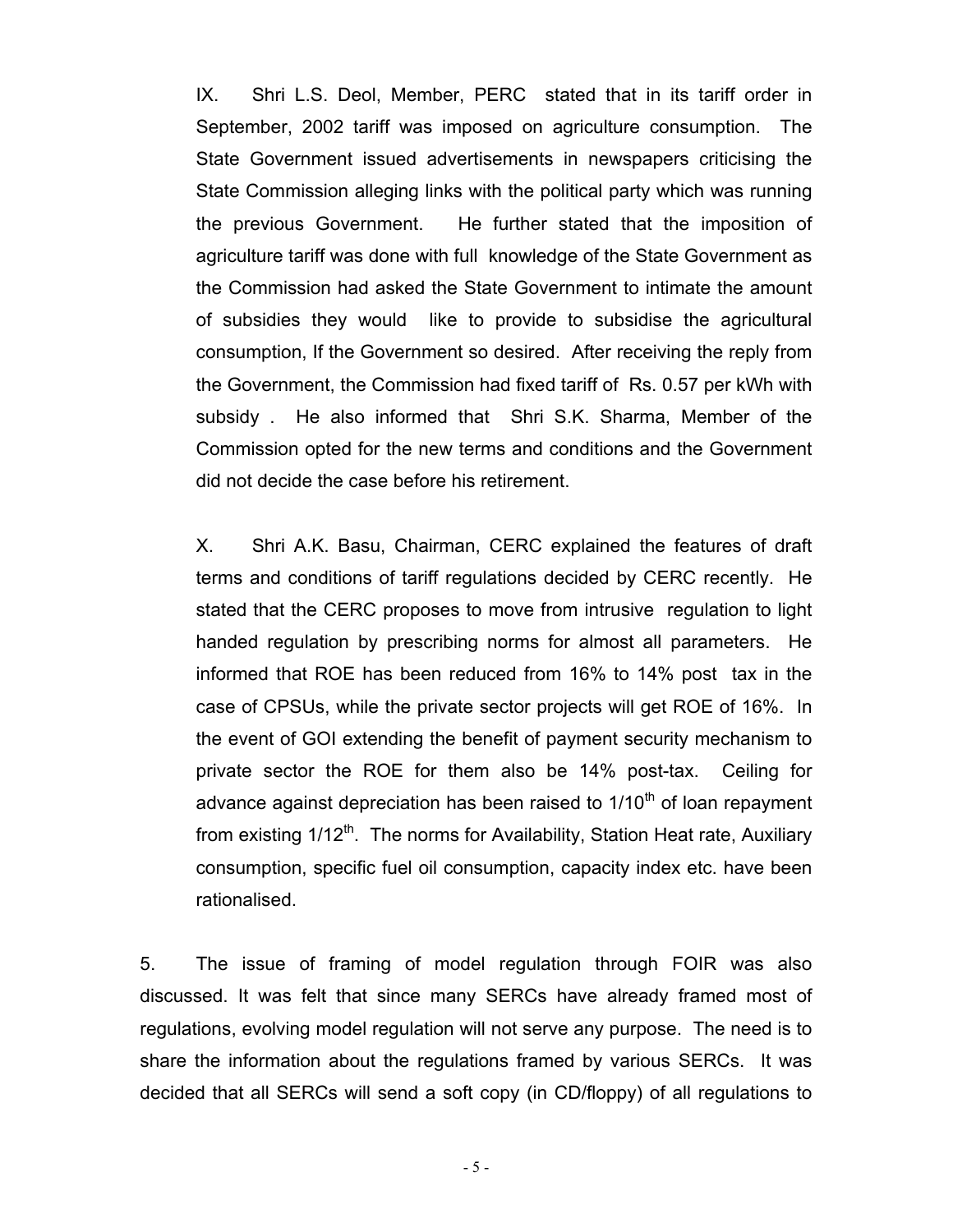Shri A.K. Sachan, Secretary, CERC so that these can be posed in the Website of FOIR.

6. Shri R.N. Srivastava, former Chairman, CEA stated that it's a matter of concern that many utilities are not filing tariff petitions and ignoring the direction of the SERCs. He said that as institutions we cannot remain helpless. He said that there is a need for SERCs to be active in redressal of consumers' grievances.

### **Session-II -- In the Chair – Shri G.P. Rao**

7. In the Post-lunch session, a presentation was made on the terms and conditions and Distribution Tariff by APERC. After threadbare discussion, it was decided that the Group of following Members will discuss the terms and conditions and finalise it:

- 1. Shri K. Sreerama Murthy, Member, APERC.
- 2. Shri Pramod Deo, Member, MERC
- 3. Shri A.K. Jain, Member, WBERC
- 4. Shri T.R. Dhaka, Member, HERC
- 5. Shri S.S. Gupta, Chairman, HPERC.
- 6. Shri B.C. Jena, Member, OERC
- 7. Shri N. Barua, Chairman, AERC

It was decided that the group will meet on 2.2.2004 at Hyderabad.

8. Shri T.N. Thakur, CMD Power Trading Corporation made a presentation on trading of power and highlighted the need for development of spare capacity in the transmission to facilitate competition both in generation and supply of electricity.

# **16.1.2004**

9. Administrative Staff College of India, Hyderabad made a presentation on Regulatory Staff Education Training Programme. It was informed that they are developing training module with the help of USAID for the staff of various